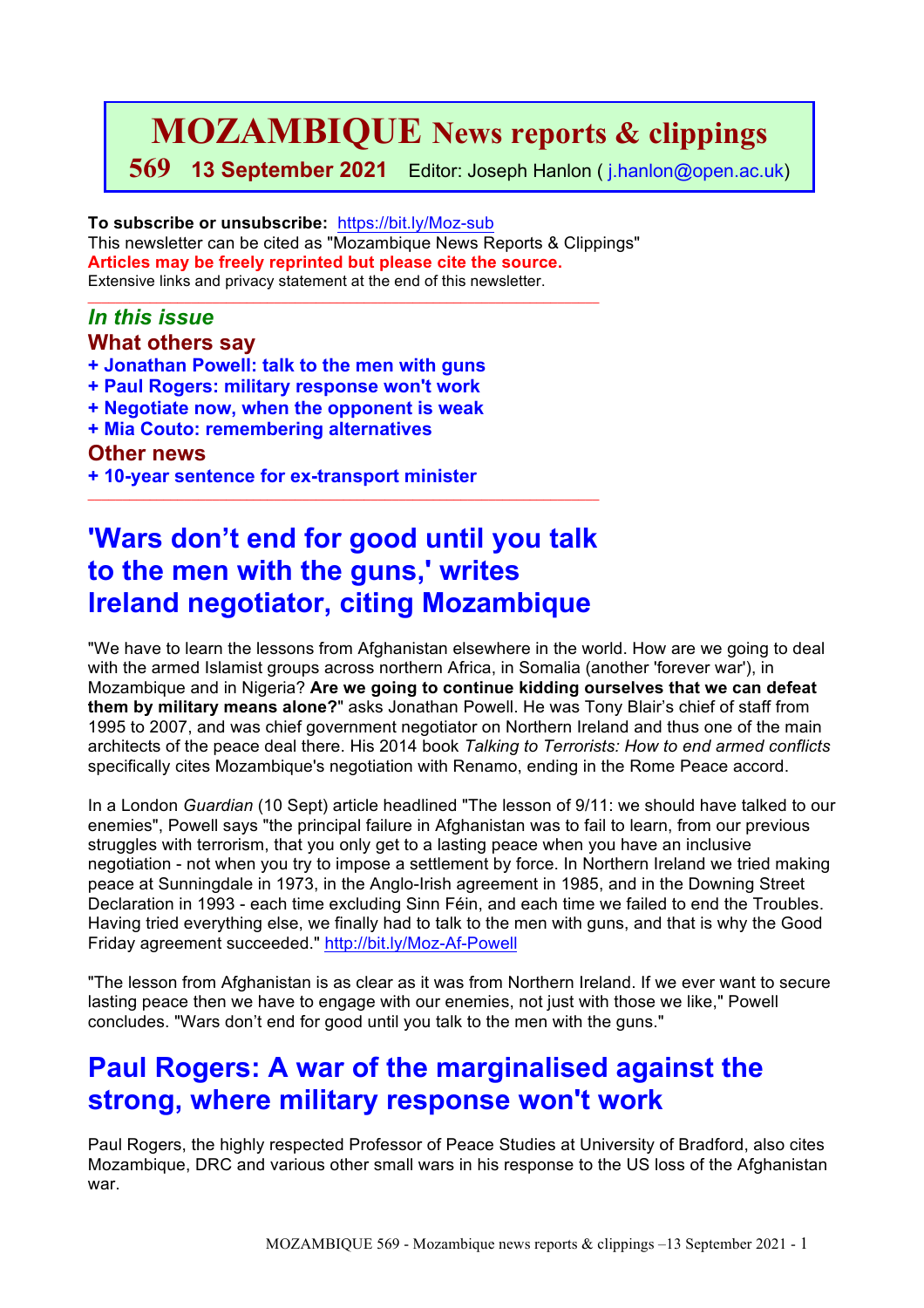After 9/11, "the US military and most analysts around the world missed the significance of a new phenomenon, the rapidly improving ability of the weak to take up arms against the strong." Second, there was a "fundamental flaw" in the analysis, "the belief that the main security concern must be with an extreme version of Islam.... The war on terror is better seen as one part of a global trend which goes well beyond a single religious tradition - a slow but steady move towards revolts from the margins." *The Conversation*, 10 Sep http://bit.ly/Moz-Af-Rogers

In his much reprinted 2010 book *Losing Control: Global Security in the 21st Century*, Prof Rogers wrote "What should be expected is that new social movements will develop that are essentially anti-elite in nature and will draw their support from people, especially men, on the margins. In different contexts and circumstances, they may have their roots in political ideologies, religious beliefs, ethnic, nationalist or cultural identities, or a complex combination of several of these. They may be focused on individuals or groups, but the most common feature is an opposition to existing centres of power … What can be said is that, on present trends, anti-elite action will be a core feature of the next 30 years - not so much a clash of civilisations, more an age of insurgencies."

"The primary factors in global insecurity [are] a combination of increasing socioeconomic divisions and environmental limits to growth coupled with a security strategy rooted in preserving the status quo", he writes. Two decades after writing *Losing Control*, "socioeconomic divisions have worsened, the concentration of wealth has reached levels best described as obscene and has even increased dramatically during the COVID-19 pandemic, itself leading to food shortages and increased poverty.

"Meanwhile climate change is now with us, is accelerating towards climate breakdown with, once again, the greatest impact on marginalised societies. It therefore makes sense to see 9/11 primarily as an early and grievous manifestation of the weak taking up arms against the strong, and that military response in the current global security environment woefully misses the point."

## *Comment*

## **Negotiate when the opponent is weak**

The end of this war in Afghanistan has led civil war scholars to point to two key lessons on how wars end successfully. First is to negotiate with the enemy when it is weak and ready to accept a deal, and second is to give them enough to resolve grievances and make them a serious part of the settlement.

This comes to the fore because in 2001 when the US military swept to victory in Afghanistan, the Taliban wanted to negotiate, but then President George Bush refused to "talk to terrorists" and the Taliban was excluded from the December 2001 Bonn conference to shape the new Afghanistan. Excluded from any official role, the Taliban regrouped, returned to war, and won total victory 20 year later.

Mozambique is the most widely cited counter example, negotiating with Renamo to end a decade long war. Renamo were terrorists by any definition, kidnapping, killing, burning people alive in buses. But in 1990 they were at their weakest. The end of the cold war meant they lost their external support, and a severe drought made it impossible to feed their fighters. In Rome peace talks, Renamo accepted multiparty elections and becoming the main opposition.

But Renamo returned to sporadic war through 2013-8, which raises the second point. Paul Collier, who later became famous for his book *The Bottom Billion*, in 1994 was writing about the end of civil wars and stressed "The winner is obviously regarded as partisan. Since this perception motivates the potential threat to the government, public gestures of redistributive expenditure are needed to counter it. … The conversion of swords into plough-shares [requires] a visible redistribution of plough-shares to the potential enemy." For peace to be maintained requires a "re-distributive expenditures in favour of the losers." http://bit.ly/Collier-1994-plough (Chapter 1)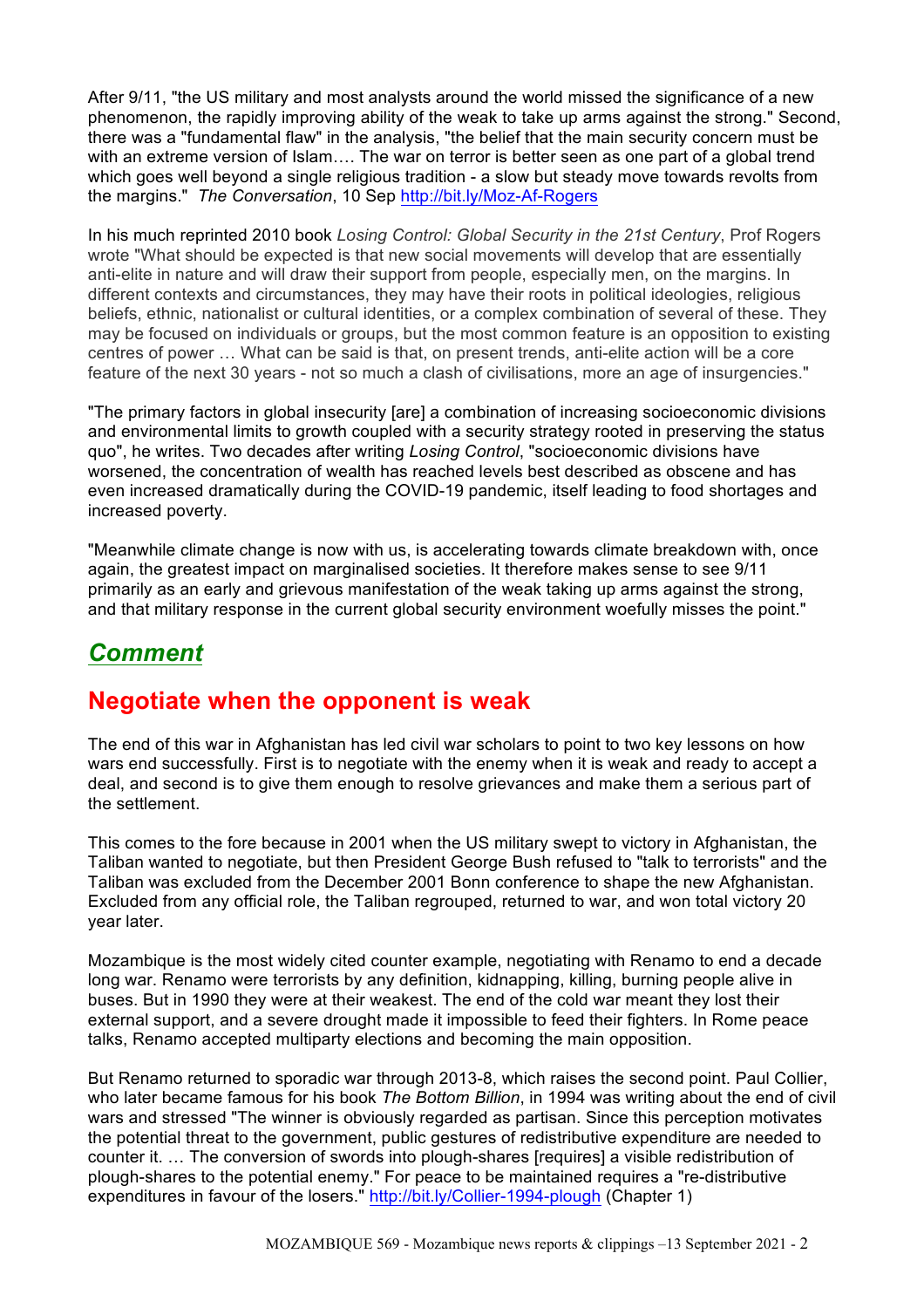As well as money, this applies to status and power. Frelimo was prepared to talk to terrorists, but not make concessions to them. Senior Renamo fighters integrated into the army and police were largely marginalised. Renamo did not benefit from privatisation, jobs, and so on, which were reserved for Frelimo. So Renamo saw themselves as outsiders, and never fully demobilised keeping both seats in parliament and an armed militia. Even to try to get fair elections, Renamo head Afonso Dhlakama felt he had to go back to war.

The lessons of history suggest this is the best time to negotiate with the men with guns and machetes in Cabo Delgado, when they are weak and dispersing. But the low level of fatalities so far shows they are simply returning home or breaking into small groups. As in Afghanistan, they will regroup and return to war. This is the time to talk and to reintegrate the insurgents - with "ploughshares" in the form of jobs, and a visible end to discrimination and marginalisation.

George W Bush can say as US president he won the war in Afghanistan in 2001 - but he lost the peace. With Rwandan troops President Nyusi will be able to say he is winning the war in Cabo Delgado, and perhaps ride in triumph through the Frelimo Congress next year. But if he fails to talk to the insurgents, or treats them as Renamo was treated, be may lose the peace. But as with George W Bush, Nyusi can bask in glory and renewed fighting will be a problem for a future president. *jh*

("They shall beat their swords into ploughshares, and their spears into pruning hooks; nation shall not lift up sword against nation, neither shall they learn war any more" comes from the Old Testament book of Isaiah (2:3–4). The "plough share" is the metal blade of the plough that cuts into the earth. But the book of Isaiah also contains a warning - Isaiah's son is named Maher-shalalhash-baz, which means "rush to plunder".)

*Comment:* **Would the IMF allow it?** Would the IMF allow the extra expenditure a Paul Collier style settlement would require? IMF Covid-19 loans suggest not, according to an Oxfam (11 August) paper. "While the IMF's initial advice to governments was to spend as much as required to mitigate the severe impacts of the crisis, Oxfam's research finds that the IMF is encouraging countries to go down the path of austerity after the pandemic subsides." Mozambique is one of the countries that had to agree resumed austerity post-Covid-19, including further cuts to wages and removing VAT exemptions. The report is "Adding fuel to fire: How IMF demands for austerity will drive up inequality worldwide": http://bit.ly/Oxfam-IMF-Covid

Seriously redressing the grievances and poverty in Cabo Delgado will require significant spending on jobs and education. It seems highly unlikely that the gas and mineral companies, or the Frelimo oligarchs, will pay the bill. Current IMF austerity policy will increase the poverty and marginalisation at the root of the war. And two decades of experience shows the private sector cannot or will not reduce poverty. Stopping a return to war will require a big increase in state spending. Will the IMF allow it? Or will the World Bank and the big donors provide the money without an IMF programme?

Across the world, "don't talk to terrorists" plus austerity has led to endless civil wars. Is that inevitable in Cabo Delgado as well? *jh*

## **Mia Couto: Enforced forgetfulness and remembering that there are alternatives**

"As a writer, I am fascinated by the phenomenon of forgetfulness," notes Mia Couto. But he is also a biologist and environmental scientist and he was giving a speech to the National Institute of Health annual scientific conference on 8 September. "It is worth revisiting the year 1918, the year of the so-called Spanish Flu. In three successive outbreaks the Spanish Flu killed 50 million people worldwide in one year alone (ten times more than Covid-19 has killed so far)."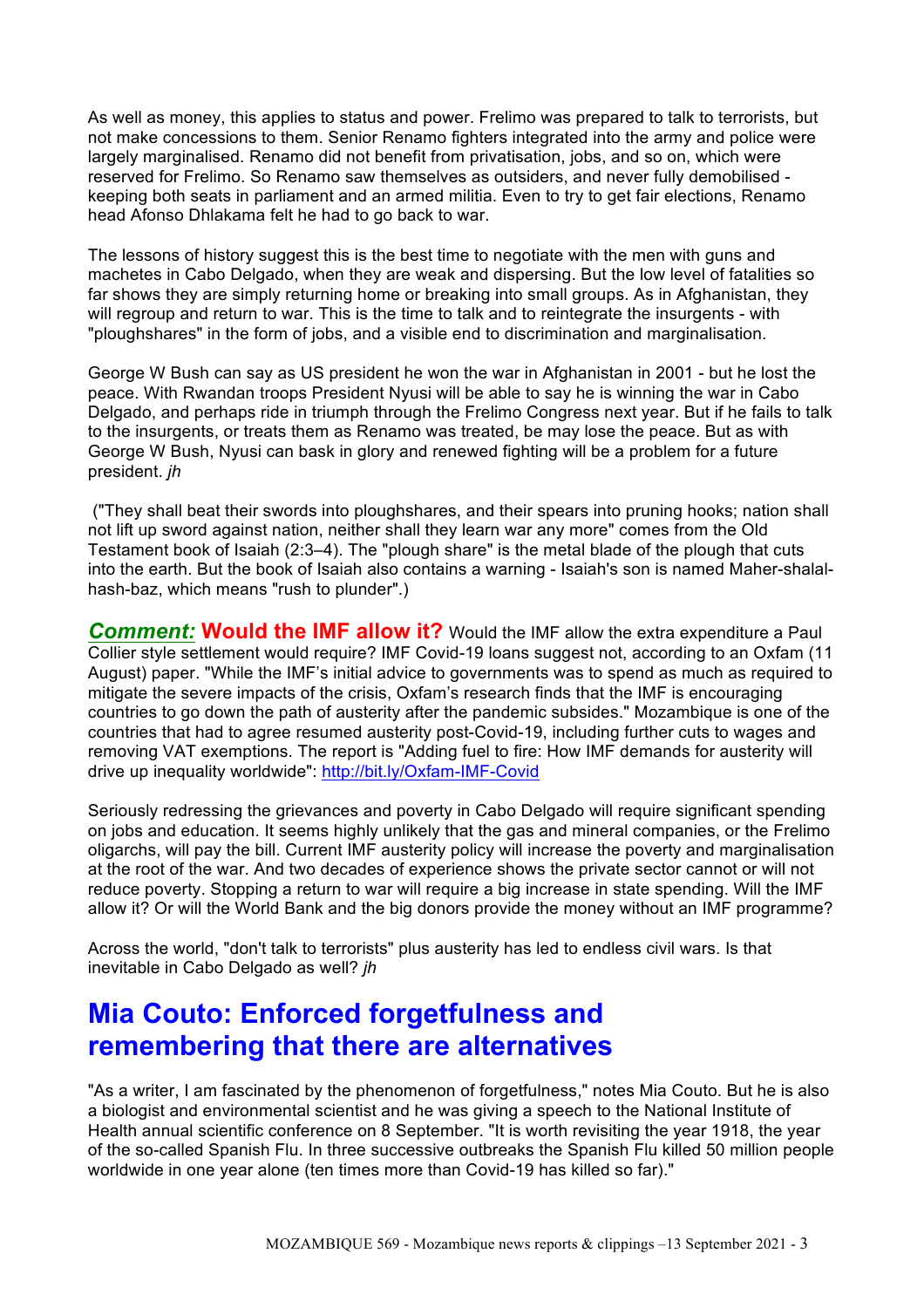And that flu had a serious effect in Africa. "In September 1918 two warships from England arrived in Cape Town carrying 2000 black South African soldiers from the battlefields of France and Belgium. Some dozens of these soldiers were infected and were sent back to their homelands. The result was: in less than two months 300 000 South Africans died. (Let us remember that in two years of COVID 19, 85 000 South Africans died)," Couto adds that Lhanguene cemetery in Maputo "was opened in order to attend the mass burials of the many hundreds of indigenous people who were victims of the Spanish flu."

That pandemic was largely forgotten, in part intentionally. Couto points out "this pandemic came along with the First World War which caused the death of another 38 million people. European governments decided to hide the brutal reality of this disease so as not to demoralise either the soldiers at the front or the families who hoped these soldiers would return home."

"The name 'Spanish Flu' does not come from the place where the contagion started, but from the fact that the Spanish press gave special attention to the disease. Spain was not involved in the war, the press in Spain did not suffer from censorship regarding the disease."

Couto concludes by saying we are being pushed toward "what we insist on calling the 'new normal', which will largely be a continuation of the 'old abnormal'." And we are being pressed to "forget" that there are alternatives to the "old abnormal". He cites a letter from a hundred African intellectuals and artists sent to the continent's political leaders in April 2020.

This letter suggested that we should stop seeing Africa as an eternal victim, as a continent whose survival depends on the compassion of others. African intellectuals and artists called for radical ruptures in the forms of governance of our countries, Couto writes.

"Africans should stop measuring the progress of our countries by indicators dictated by the socalled 'donor countries', such as economic growth rates. Instead, they should invest heavily in public education and health policies that do not serve only a small minority that is more concerned with stealing State property than with promoting a better future. A few years from now the big question will not be whether we will continue to wear masks and will need new vaccines. The big question will be whether we will have schools with water and toilets, whether we will have better hospitals, better public transport and a better life for the great majority of our people. "

"Fundamental changes will be needed," Couto concludes. "Either we all change or there will be no future for anyone. In this sense, the future is similar to the vaccine. Either there is a future for all or we will all be defeated by the past."

"História de um esquecimento", by Mozambique's best writer, in Portuguese only, is published by *Carta de Moçambique* (13 Sep) on https://cartamz.com/index.php/blogs/item/8837-historia-de-umesquecimento

## *Other news*

## **Former Transport Minister jailed for 10 years for airplane bribe**

Paulo Zucula, former Minister of Transport, was sentenced to 10 years in prison for bribes relating to the purchase of three aircraft from Brazilian Embraer for Mozambique Airlines (LAM) in 2008. The Maputo City Judicial Court today (13 Sep) also sentenced the former manager of Sasol in Mozambique, Mateus Zimba, to 10 years in prison. A third defendant, the former CEO of LAM, José Viegas, was acquitted because the criminal proceedings against him were already timebarred, and should have been brought by 2013. (*Carta de Moçambique* on-line 13 Sep)

LAM acquired three Embraer 190AR aircraft under a contract signed in 2008. The Public Prosecutor said Zucula received \$430,000 and Zimba \$370,000. Embraer admitted bribes in a US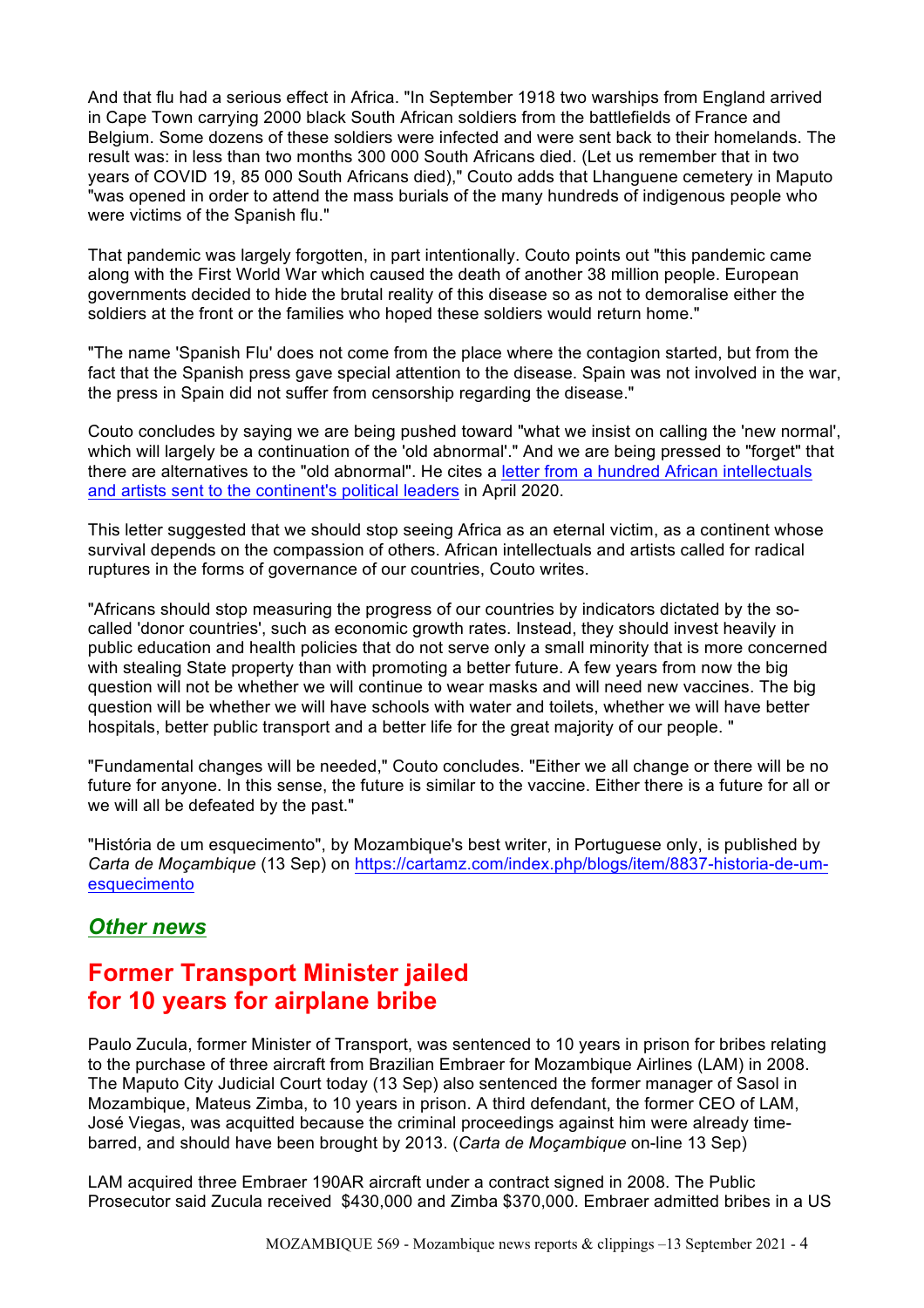court. To cover the cost, the price of each aircraft was raised from \$32 mm to \$32.7 mn. (AIM 20 Apr)

One plane crashed in Namibia in November 2013, apparently a pilot suicide. The other two are still in service, but LAM is selling them in an attempt to standardise its fleet, according to the director of the government's Institute for the Management of State Holdings (IGEPE), Raimundo Matule. Matule said it made no sense for a company as small as LAM to operate aircraft made by three different companies - the other LAM aircraft operating scheduled flights are Boeing 737s, and the Canadian Bombardier Q400. Running an airline with several different makes of plane, he added, leads to high costs in maintenance and acquiring spare parts. (*Noticias* 14 June).

### *Comments from our readers*

**Still more on 7.427 bottles of wine** being sent to the Presidência on a chartered plane from France, according to a message sent by Privinvest's Boustani on 13 March 2013. The suggestion in the previous issue was that bottle of wine is code for \$1000, and \$7.5 million would fit in three suitcases and weigh 70 kg. But 7,427 bottle still seems odd. So another reader notes Boustani pays in Euros, and at the trial last week it was noted that President's secretary received €877,500 from Boustani. In fact, in March 2013 the EUR/USD exchange rate was around 1.28 which means that €7.427 mn would equal \$9.5 mn. So the bribe would be calculated in USD and paid in EUR, notes our reader. \$ and  $\epsilon$  notes weigh about the same, so  $\epsilon$ 7.5 mn in  $\epsilon$ 100 notes would be about 75 kg. But in 2013 there were still €200 and €500 notes, which had been printed at the time the Euro was first introduced in 1999 precisely to try to capture the large amounts of illegal cash transactions (because the largest US note is \$100). So €7.5 mn in €500 notes would only weigh 15 kg and would indeed fit in two briefcases. **So the bribe was \$9.5 mn, but paid in €uros.** And the bribe to Innes Moiane, President Guebuza's secretary, was a much neater \$1.1 mn.

**ARTICLES MAY BE FREELY REPRINTED** but please cite the source: "Mozambique News Reports and Clippings".

 $\_$  ,  $\_$  ,  $\_$  ,  $\_$  ,  $\_$  ,  $\_$  ,  $\_$  ,  $\_$  ,  $\_$  ,  $\_$  ,  $\_$  ,  $\_$  ,  $\_$  ,  $\_$  ,  $\_$  ,  $\_$  ,  $\_$  ,  $\_$  ,  $\_$  ,  $\_$ 

 $\mathcal{L}_\text{max}$  , and the set of the set of the set of the set of the set of the set of the set of the set of the set of

To cite for academic purposes, treat as a blog or a newspaper. Normal citation format would be: "Mozambique News Reports & Clippings, number XXX", DATE, bit.ly/Mozamb, accessed XXX.

**\$2bn secret debt trial: Daily press clippings in English (and a few in Portuguese) on**  https://bit.ly/Moz-secret-debt. The trial is being broadcast live on TV; STV https://play.stv.co.mz/ (click **Assista aqui**) and TVM http://online.tvm.co.mz/site/emdirecto/tvm1  $\mathcal{L}_\text{max}$  , and the set of the set of the set of the set of the set of the set of the set of the set of the set of

## *Important external links*

**\$2bn secret debt trial** (Aug-Oct 2021) press reports https://bit.ly/Moz-secret-debt **Exchange rates 2006-21 & minimum wages 1996-2021** https://bit.ly/Moz-Exch-wage-2021 **Covid-19** daily updated data https://www.facebook.com/miguel.de.brito1 and

 https://covid19.ins.gov.mz/documentos-em-pdf/boletins-diarios/ **Daily flood and monthly dry season reports -** http://bit.ly/Moz-flood21 **Cyclone trackers**, https://www.cyclocane.com/ and https://www.metoc.navy.mil/jtwc/jtwc.html *Cabo Ligado* weekly report on civil war https://www.caboligado.com/ Previous editions of this newsletter: http://bit.ly/MozNews2021 and bit.ly/MozNews2020 **Downloadable books**: http://bit.ly/Hanlon-books Election data: http://bit.ly/MozElData My Mozambique archive: http://bit.ly/Mozamb

### *Cabo Delgado*

Archive with reports, detailed maps, and census data **https://bit.ly/Moz-CDg Special reports on the war**

 $\mathcal{L}_\text{max}$  , and the set of the set of the set of the set of the set of the set of the set of the set of the set of

Evolution of the war: global vs local. 27 Feb 2020 http://bit.ly/CDelgadoOrigins Religion is shaping Cabo Delgado civil war. 30 April 2020 https://bit.ly/CDelgadoReligion Intensifying argument over roots of war. 28 June 2020 https://bit.ly/Moz-492 Are the drums of war silencing any hope of peace? 26 July 2020 http://bit.ly/Moz-496 A history of violence presages the insurgency. 13 August 2020 http://bit.ly/Moz-498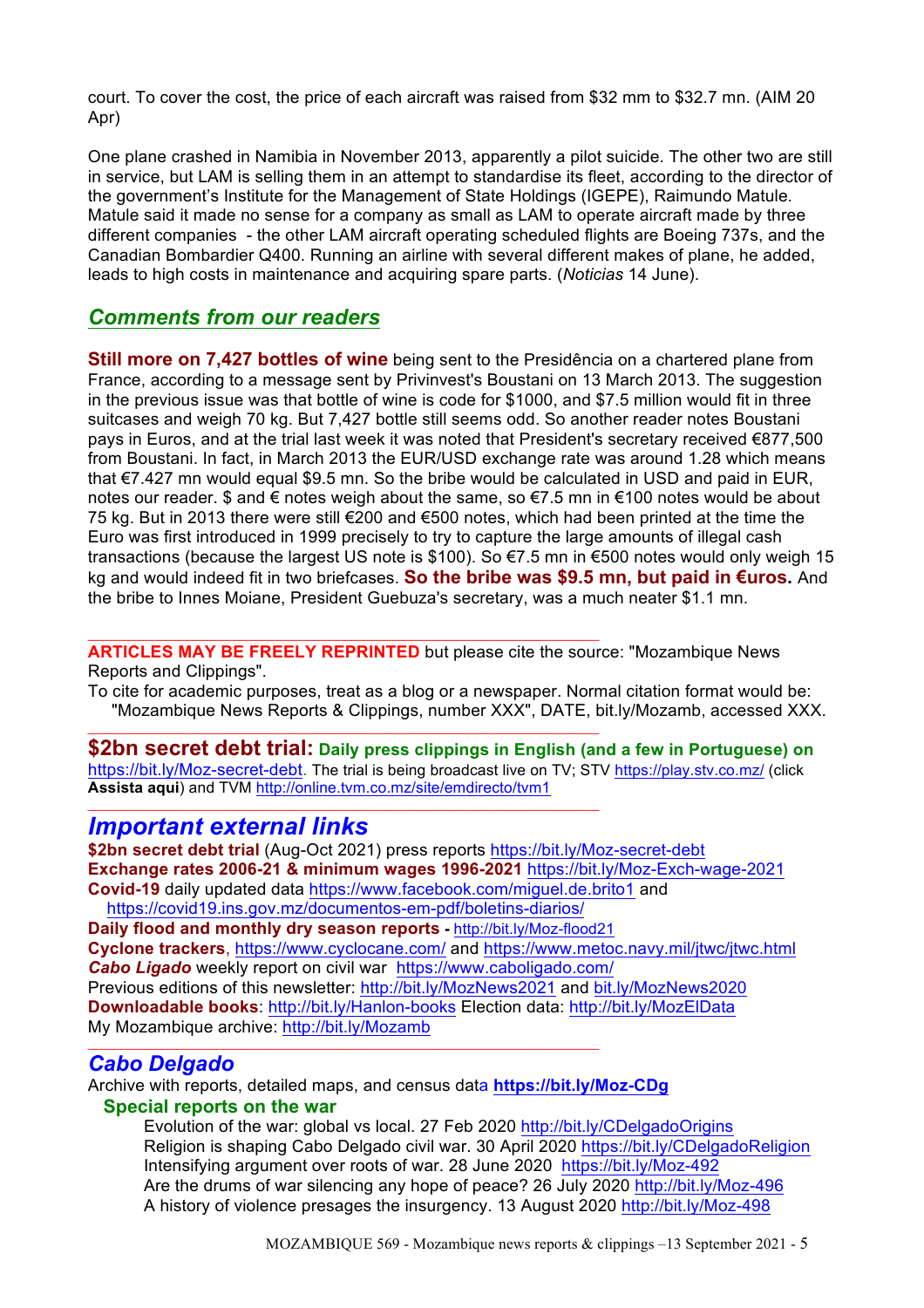#### Military & economic intervention. 3 Sept 2020 https://bit.ly/CDelgadoIntervene  **Mozambique heroin transit trade**

English - LSE - 2018 - http://bit.ly/Moz-heroin Portuguese - CIP- 2018 - http://bit.ly/HeroinaPT 2001 first article- *Metical* - English and Portuguese https://bit.ly/MozHeroin2001  **Gas for development?**

Gas for development or just for money? 2015 bit.ly/MozGasEng Gás para desenvolvimento ou apenas dinheiro? 2015 bit.ly/MozGasPt

#### *Background reading*

#### **Special reports**

Social protection report - 2017 Mozambique - http://bit.ly/MozSocPro Special report on four poverty surveys: bit.ly/MozPoverty

 $\mathcal{L}_\text{max}$  , and the set of the set of the set of the set of the set of the set of the set of the set of the set of

#### **\$2bn secret debt - in English**

Secret debt trial (Aug-Oct 2021) press reports https://bit.ly/Moz-secret-debt Kroll - Full report on \$2bn debt - http://bit.ly/Kroll-Moz Kroll report summary - http://bit.ly/Kroll-sum Key points of Mozambique parliament report - Nov 2016 - http://bit.ly/MozAR-debt-En Following the donor-designed path to Mozambique's \$2.2 bn debt - http://bit.ly/3WQ-hanlon

#### **In Portuguese:**

Parliamentary Report on the Secret Debt (complete) bit.ly/MozAR-debt **2018 Constitution** - http://bit.ly/2KF588T

**Election study collaboration**: We have detailed election data from 1999 through 2014 and are inviting scholars to use this data collaboratively. http://bit.ly/MozElData Election newsletters are on http://bit.ly/2H066Kg

### **Nine books by Joseph Hanlon can be downloaded, free: http://bit.ly/Hanlon-books**

Bangladesh confronts climate change (2016) Chickens and beer: A recipe for agricultural growth in Mozambique (2014) is on https://bit.ly/Chickens-Beer Há Mais Bicicletas – mas há desenvolvimento? (2008) Moçambique e as grandes cheias de 2000 (2001) Mozambique and the Great Flood of 2000 (2001) Paz Sem Beneficio: Como o FMI Bloqueia a Reconstrução (1997) Peace Without Profit: How the IMF Blocks Rebuilding (1996) Mozambique: Who Calls the Shots (1991) Mozambique: The Revolution Under Fire (1984) Apartheid's 2nd Front (1986) <available shortly>

#### **These are still available for sale:**

Galinhas e cerveja: uma receita para o crescimento (2014) (free in English) Zimbabwe takes back its land (2013) Just Give Money to the Poor: The Development Revolution from the Global South (2010) Do bicycles equal development in Mozambique? (2008) (free in Portuguese) Beggar Your Neighbours: Apartheid Power in Southern Africa (1986)

 $\_$  ,  $\_$  ,  $\_$  ,  $\_$  ,  $\_$  ,  $\_$  ,  $\_$  ,  $\_$  ,  $\_$  ,  $\_$  ,  $\_$  ,  $\_$  ,  $\_$  ,  $\_$  ,  $\_$  ,  $\_$  ,  $\_$  ,  $\_$  ,  $\_$  ,  $\_$ **Mozambique media websites, English:** Club of Mozambique (free): http://clubofmozambique.com/ Zitamar (paywall): http://zitamar.com/ **Mozambique media websites, Portuguese** (all with partial paywall)**:** Notícias: www.jornalnoticias.co.mz O País: www.opais.co.mz @Verdade: http://www.verdade.co.mz Carta de Moçambique https://cartamz.com **Mozambique think tanks and pressure groups, Portuguese:** Centro de Integridade Pública: CIP https://cipmoz.org/ Observatório do Meio Rural: OMR https://omrmz.org/ Instituto de Estudos Sociais e Económicos: IESE https://www.iese.ac.mz/

Centro Para Democracia e Desenvolvimento CDD https://cddmoz.org/ (some CDD in English)

Also CDD now controls Fórum de Monitoria do Orçamento - FMO (main debt group) http://www.fmo.org.mz